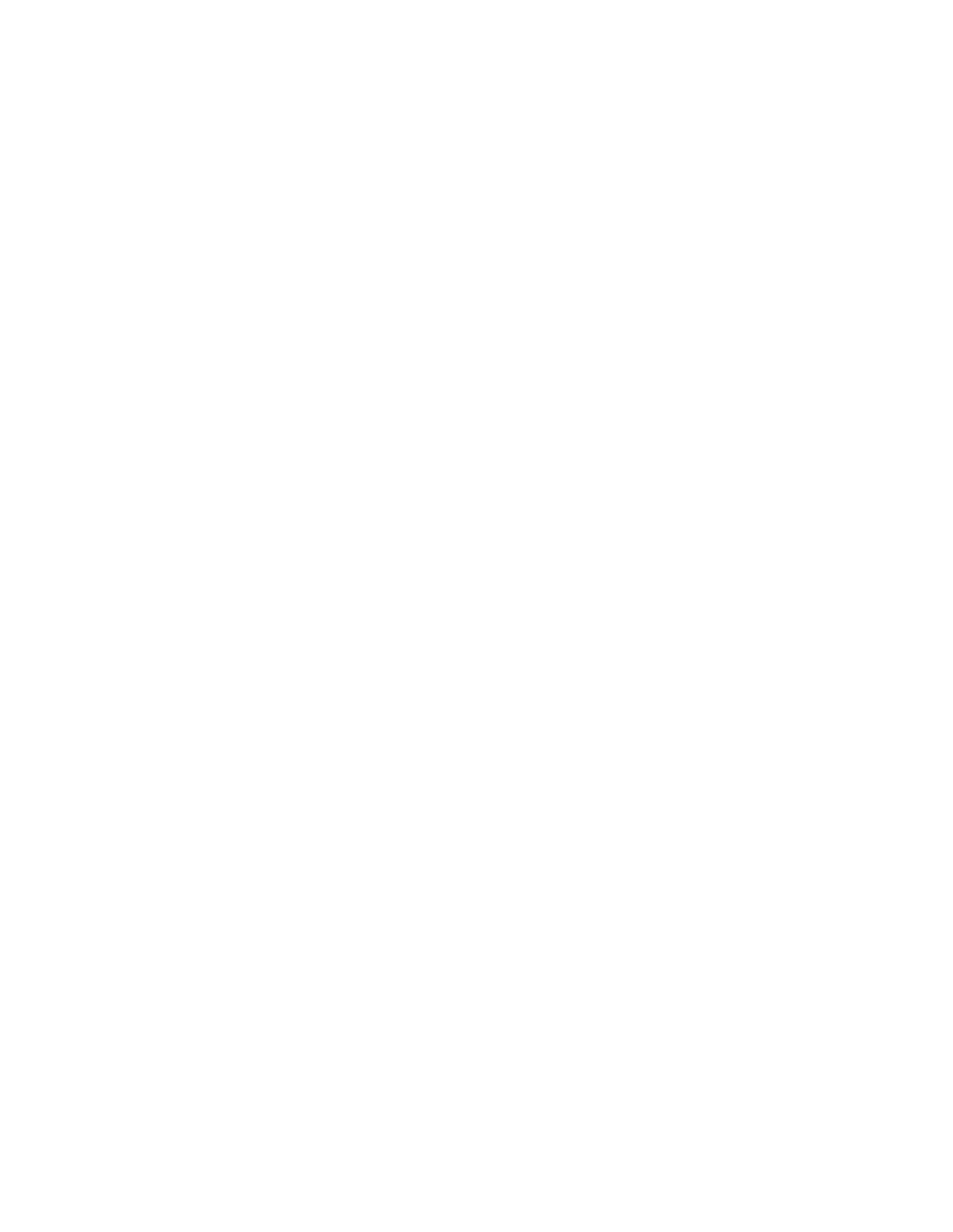# CITY OF TOLLESON, ARIZONA ANNUAL EXPENDITURE LIMITATION REPORT YEAR ENDED JUNE 30, 2018

# **CONTENTS**

# PAGE

| Independent Accountants' Report                       | 1. |
|-------------------------------------------------------|----|
| Annual Expenditure Limitation Report - Part I         | 3  |
| Annual Expenditure Limitation Report - Part II        | 4  |
| Annual Expenditure Limitation Report - Reconciliation | 5  |
| Notes to Annual Expenditure Limitation Report         | 6  |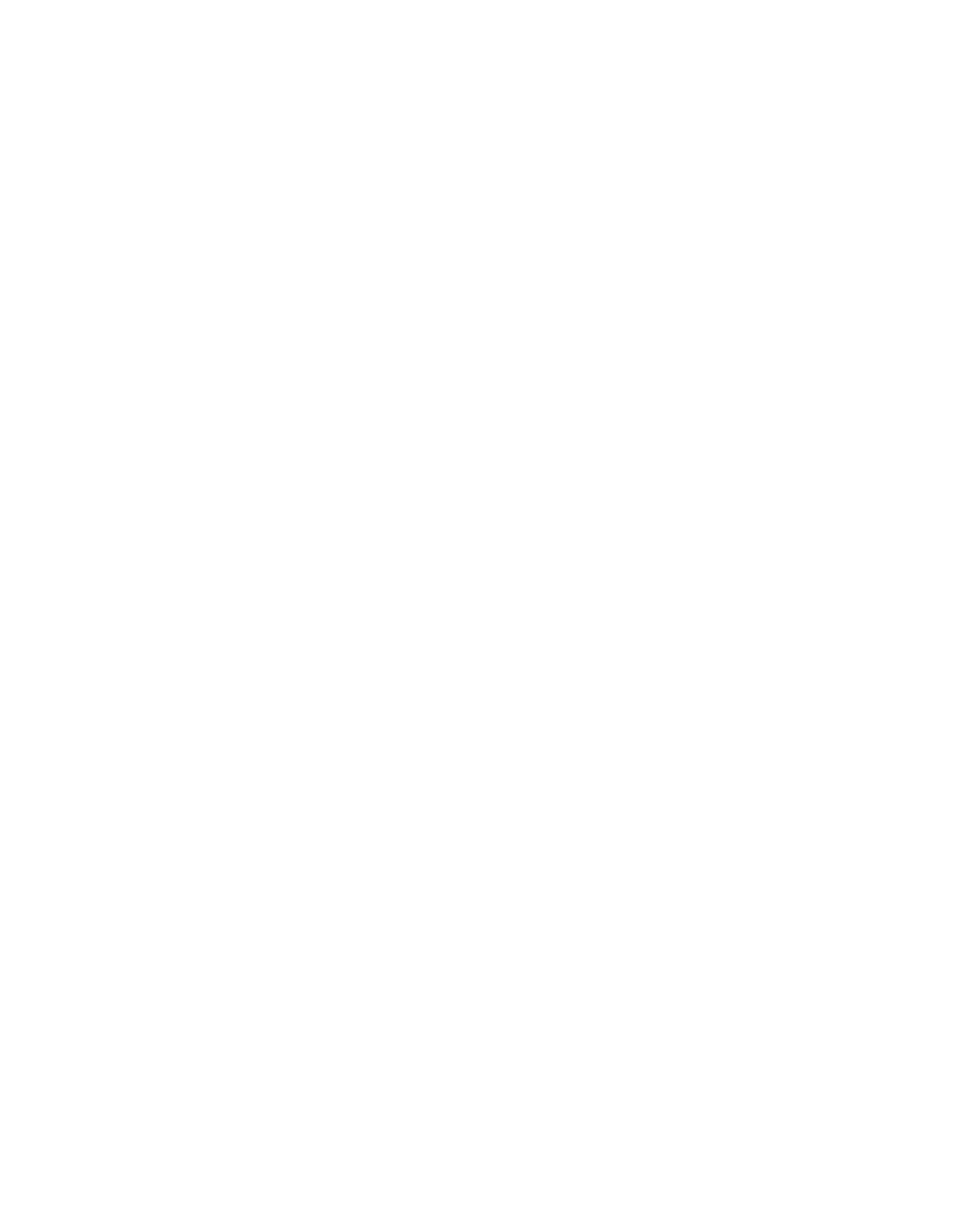

## INDEPENDENT ACCOUNTANTS' REPORT

The Auditor General of the State of Arizona and The Honorable Mayor and City Council of the City of Tolleson, Arizona

We have examined the accompanying Annual Expenditure Limitation Report of City of Tolleson, Arizona for the year ended June 30, 2018. The City's management is responsible for presenting this report in accordance with the uniform expenditure reporting system as described in Note 1. Our responsibility is to express an opinion on this report based on our examination.

Our examination was conducted in accordance with attestation standards established by the American Institute of Certified Public Accountants. Those standards require that we plan and perform the examination to obtain reasonable assurance about whether this report is presented in accordance with the uniform expenditure reporting system in all material respects. An examination involves performing procedures to obtain evidence about the amounts and disclosures in the report. The nature, timing, and extent of the procedures selected depend on our judgment, including an assessment of the risks of material misstatement of the report, whether due to fraud or error. We believe that the evidence we obtained is sufficient and appropriate to provide a reasonable basis for our opinion.

In our opinion, the Annual Expenditure Limitation Report of City of Tolleson, Arizona, referred to above is presented in accordance with the uniform expenditure reporting system as described in Note 1 in all material respects.

Henry + Horne LLP

Casa Grande, Arizona November 13, 2018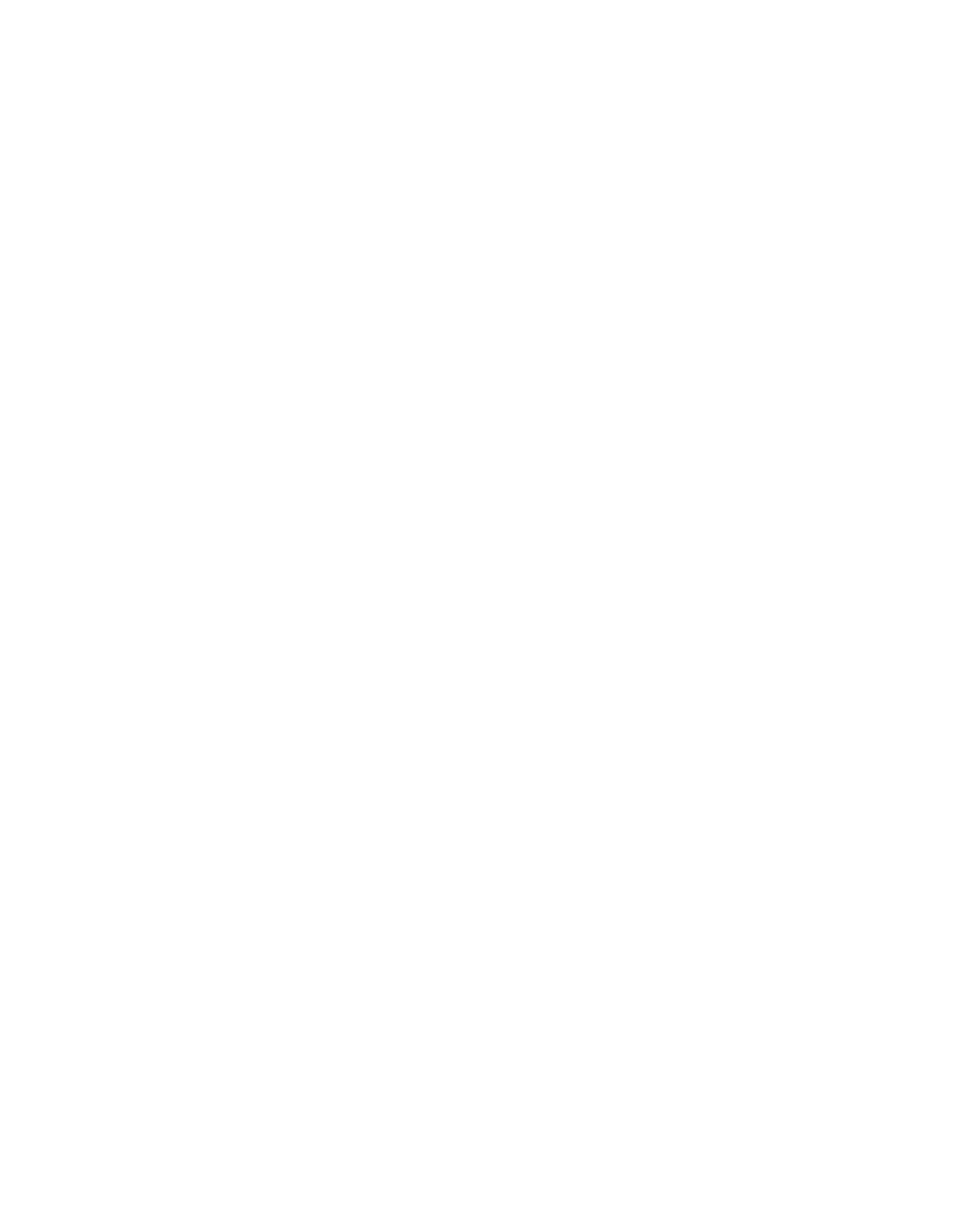#### CITY OF TOLLESON, ARIZONA ANNUAL EXPENDITURE LIMITATION REPORT - PART I Year Ended June 30, 2018

| 1.             | Economic Estimates Commission expenditure limitation                                                                                                                                                                                                    | N/A              |                  |
|----------------|---------------------------------------------------------------------------------------------------------------------------------------------------------------------------------------------------------------------------------------------------------|------------------|------------------|
| 2              | Voter-approved alternative expenditure limitation (Approved September 13,<br>2016)                                                                                                                                                                      | \$<br>63,057,727 |                  |
| 3              | Enter applicable amount from line 1 or line 2                                                                                                                                                                                                           |                  | \$<br>63,057,727 |
| 4              | Amount subject to the expenditure limitation (total amount from Part II, Line<br>$\mathbb{C}$                                                                                                                                                           | 46,643,692       |                  |
| 5              | Board-authorized expenditures necessitated by a disaster declared by the<br>Governor (Article IX, Sec. 20(2)(a), Arizona Constitution                                                                                                                   | N/A              |                  |
| 6              | Board-authorized expenditures necessitated by a disaster not declared by<br>the Governor (Article IX, Sec. 20(2)(b), Arizona Constitution)                                                                                                              | N/A              |                  |
| $\overline{7}$ | Prior-year voter-approved expenditures to exceed the expenditure limitation<br>for the reporting fiscal year (Article IX, Sec 20(2)(c), Arizona Constitution)                                                                                           | N/A              |                  |
| 8              | Subtotal                                                                                                                                                                                                                                                | 46,643,692       |                  |
| 9              | Board-authorized excess expenditures for the previous fiscal year<br>neccessitated by a disaster not declared by the Governor and not approved<br>by the voters (Article IX, Sec. 20(2)(b), Arizona Constitution)                                       | N/A              |                  |
| 10             | Total adjusted amount subject to the expenditure limitation                                                                                                                                                                                             |                  | 46,643,692       |
| 11             | Amount under (in excess of) the expenditure limitation (If excess<br>expenditures are reported, provide an explanation)                                                                                                                                 |                  | \$16,414,035     |
|                | I hereby certify, to the best of my knowledge and belief, that the information<br>contained in this report is accurate and in accordance with the<br>requirements of the uniform expenditure reporting system.<br>Signature of Chief Financial Officer: |                  |                  |
|                | Victoria L. Juvet, CPA, Chief Financial Officer<br>Name and Title:                                                                                                                                                                                      |                  |                  |
|                | 12                                                                                                                                                                                                                                                      |                  |                  |
|                | Telephone Number: (623) 936 - 2778<br>Date:                                                                                                                                                                                                             |                  |                  |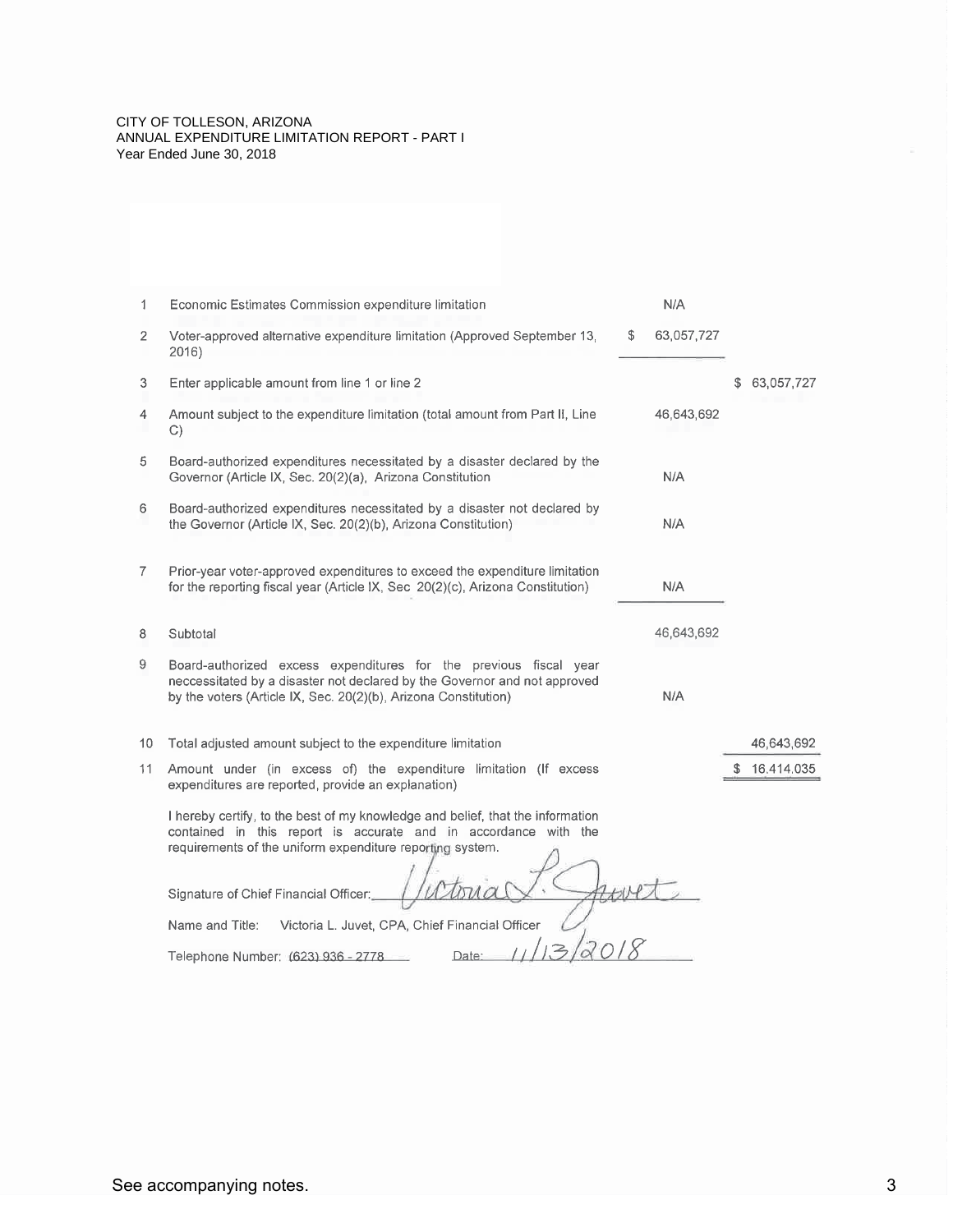#### CITY OF TOLLESON, ARIZONA ANNUAL EXPENDITURE LIMITATION REPORT - PART I Year Ended June 30, 2018

|    | Description<br>Amounts reported on the Reconciliation Line D |                                                                                                                                                                                                           | Governmental<br>Funds |                             | Enterprise<br><b>Funds</b>                |  | Total        |  |
|----|--------------------------------------------------------------|-----------------------------------------------------------------------------------------------------------------------------------------------------------------------------------------------------------|-----------------------|-----------------------------|-------------------------------------------|--|--------------|--|
| А. |                                                              |                                                                                                                                                                                                           |                       |                             | \$ 32,225,161 \$ 14,418,531 \$ 46,643,692 |  |              |  |
| B. | 1.                                                           | Less exclusions claimed:<br>Bond proceeds<br>Debt service requirements on bonded indebtedness<br>Proceeds from other long-term obligations<br>Debt service requirements on other long-term<br>obligations |                       |                             |                                           |  |              |  |
|    | 2                                                            | Dividends, interest and gains on the sale or<br>redemption of investment securities                                                                                                                       |                       |                             |                                           |  |              |  |
|    | 3                                                            | Trustee or custodian                                                                                                                                                                                      |                       |                             |                                           |  |              |  |
|    | 4                                                            | Grants and aid from the Federal government                                                                                                                                                                |                       |                             |                                           |  |              |  |
|    | 5                                                            | Grants, aid, contributions, or gifts from a<br>private agency, organization, or individual<br>except amounts received in lieu of taxes                                                                    |                       |                             |                                           |  |              |  |
|    | 6                                                            | Amounts received from the State of Arizona                                                                                                                                                                |                       |                             |                                           |  |              |  |
|    | 7                                                            | Quasi-external interfund transactions                                                                                                                                                                     |                       |                             |                                           |  |              |  |
|    | 8                                                            | Amounts accumulated for the purchase of<br>land, and the purchase or construction of<br>buildings or improvements                                                                                         |                       |                             |                                           |  |              |  |
|    | 9                                                            | Highway user revenues in excess of those<br>received in fiscal year 1979-80                                                                                                                               |                       |                             |                                           |  |              |  |
|    | 10                                                           | Contracts with other political subdivisions                                                                                                                                                               |                       |                             |                                           |  |              |  |
|    | 11                                                           | Refunds, reimbursements, and other recoveries                                                                                                                                                             |                       |                             |                                           |  |              |  |
|    | 12                                                           | Voter-approved exclusions not identified above<br>(attach resolution)                                                                                                                                     |                       |                             |                                           |  |              |  |
|    | 13                                                           | Prior years carryforward                                                                                                                                                                                  |                       |                             |                                           |  |              |  |
|    | 14                                                           | Total exclusions claimed                                                                                                                                                                                  |                       |                             |                                           |  |              |  |
| C. |                                                              | Amount subject to the expenditure limitation<br>(If an individual fund type amount is negative.                                                                                                           |                       | $$32,225,161$ $$14,418,531$ |                                           |  | \$46,643,692 |  |

reduce exclusions claimed to net to zero.)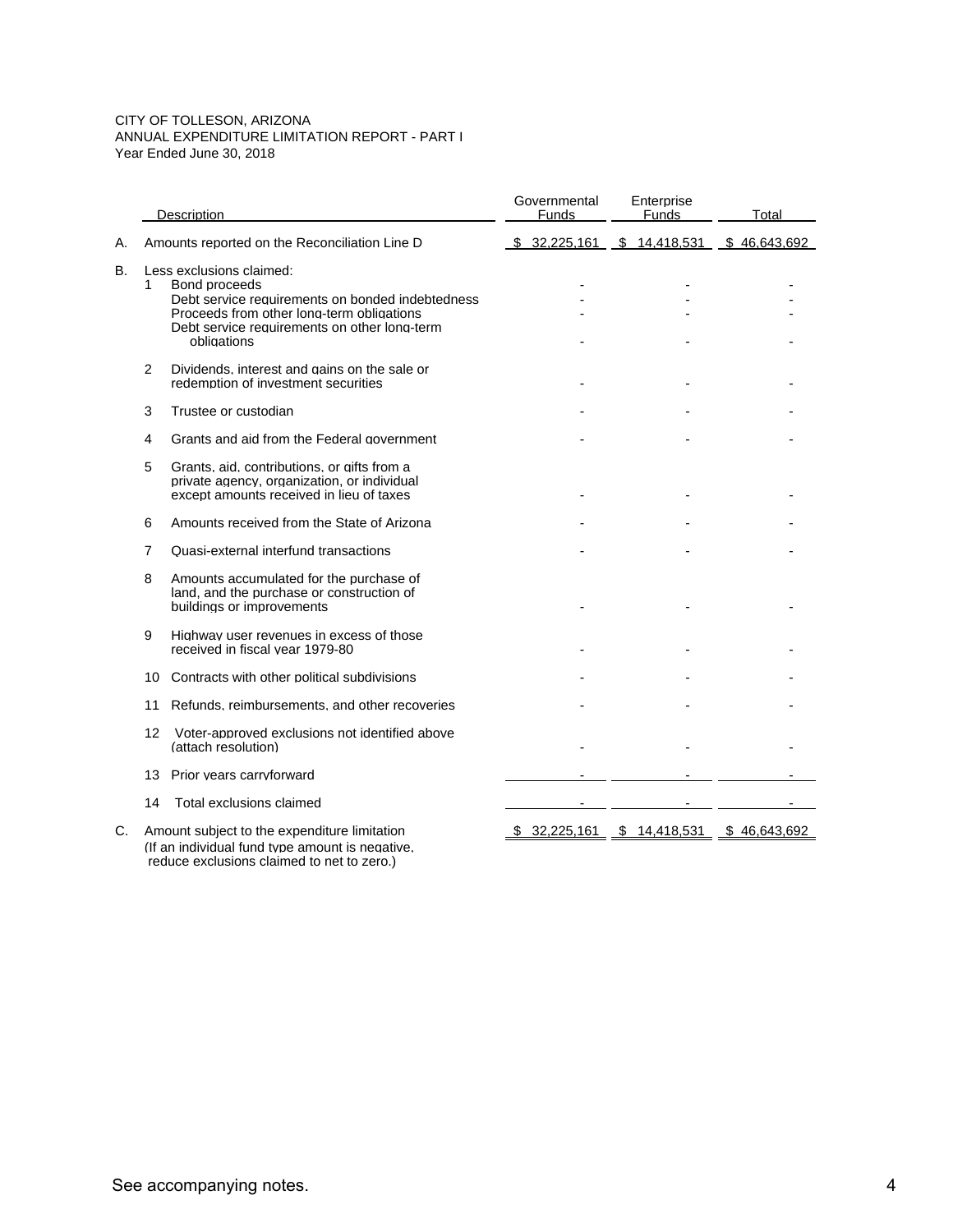#### CITY OF TOLLESON, ARIZONA ANNUAL EXPENDITURE LIMITATION REPORT - PART I Year Ended June 30, 2018

|    |                |                                                 | Governmental |            | Enterprise   |    |            |
|----|----------------|-------------------------------------------------|--------------|------------|--------------|----|------------|
|    |                | Description                                     |              | Funds      | <b>Funds</b> |    | Total      |
| Α. |                | Total expenditures/expenses/deductions and      |              |            |              |    |            |
|    |                | applicable other financing uses, special items, |              |            |              |    |            |
|    |                | and extraordinary items reported within the     |              |            |              |    |            |
|    |                | fund based financial statements                 | \$           | 32,225,161 | \$13,031,000 | \$ | 45,256,161 |
| В. | Subtractions   |                                                 |              |            |              |    |            |
|    | 1              | Items not requiring use of working capital:     |              |            |              |    |            |
|    |                | Depreciation                                    |              |            | 2,249,596    |    | 2,249,596  |
|    |                | Loss on disposal of capital assets              |              |            |              |    |            |
|    |                | Bad debt expense                                |              |            |              |    |            |
|    |                | Claims incurred but not reported                |              |            |              |    |            |
|    |                | Landfill closure and postclosure care costs     |              |            |              |    |            |
|    |                | Pension expense                                 |              |            | 3,466        |    | 3,466      |
|    | 2              | Expenditures of separate legal entities         |              |            |              |    |            |
|    |                | established under Arizona Revised Statute       |              |            |              |    |            |
|    | 3              | Present value of net minimum capital lease      |              |            |              |    |            |
|    |                | and installment purchase contract payments      |              |            |              |    |            |
|    |                | recorded as expenditures at inception of        |              |            |              |    |            |
|    |                | the agreements                                  |              |            |              |    |            |
|    | 4              | Involuntary court judgments                     |              |            |              |    |            |
|    | 5              | <b>Total subtractions</b>                       |              |            | 2,253,062    |    | 2,253,062  |
| C. | Additions:     |                                                 |              |            |              |    |            |
|    | 1              | Principal payments on long-term debt            |              |            | 3,083,357    |    | 3,083,357  |
|    | $\overline{2}$ | Acquisition of capital assets                   |              |            | 275,199      |    | 275,199    |
|    | 3              | Claims paid in current year but reported        |              |            |              |    |            |
|    |                | as expenses incurred but not reported           |              |            |              |    |            |
|    |                | in prior years                                  |              |            |              |    |            |
|    | 4              | Landfill closure and postclosure care costs     |              |            |              |    |            |
|    |                | paid in the current year but reported as        |              |            |              |    |            |
|    |                | expenses in previous years                      |              |            |              |    |            |
|    | 5              | Pension contributions                           |              |            | 282,037      |    | 282,037    |
|    | 6              | <b>Total additions</b>                          |              |            | 3,640,593    |    | 3,640,593  |
| D. |                | Amounts reported on Part II, Line A             | S            | 32,225,161 | \$14,418,531 | \$ | 46,643,692 |
|    |                |                                                 |              |            |              |    |            |